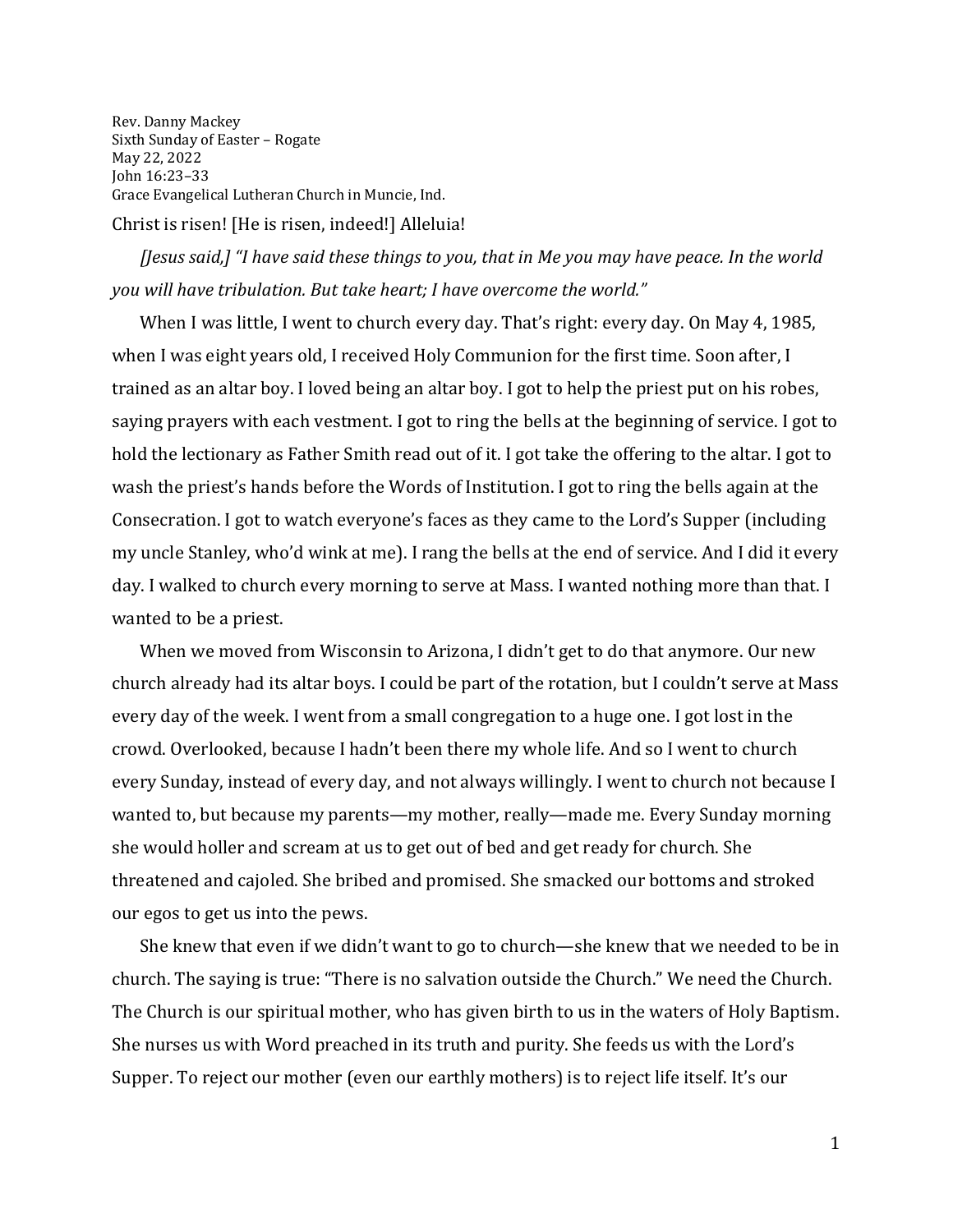mothers that give us life and nurture us. They are the wonderful and gracious means our Lord and Creator, our heavenly Father, uses to give life.

Church was safe for me. Even when I messed up—and, boy, did I mess up, I knew that I could be forgiven. One time, just before I became an altar boy, I took Communion but didn't eat it. I hid it. I don't know why, but I did. One of my classmates, Julie Krimmer, saw. So she told our teacher. Sister Claire decided that Father Smith needed to talk to me about it. Boy, was I in trouble!

At the end of the school day, I had to go to the vestry and speak with the priest. I was super nervous. I remember stepping into the room. He was sitting in a chair, next to a small table, and invited me to sit opposite him. Which was weird. It was first time an adult had me sit with him. Sure, adults had stood and yelled at me while I sat, or they sat and yelled at me while I stood. But Father Smith wanted to have a conversation. He didn't yell. He asked me to sit down—which, of course, I did—and he asked me, "Danny, why did you not eat the Eucharist?" I really didn't know why. It was just something I did. Kids (and sometimes adults) can be like that. I came up with something lame about wanting a snack for later. I don't think he believed me. But he loved me. He was my pastor. He smiled and went over to his lunch sack and pulled out a Ziploc baggie of Oreos. "Well, if you want a snack, here you go. These are better, anyway. And if you ever want another snack, just come by and ask." Instead of recriminations and accusations, Father Smith loved me and forgave me. He covered my sin with love. He even allowed a child to save face. I never did go get a snack from him, but I also never abused the Sacrament again.

Our faith and Christianity aren't so hard. They're not esoteric or so otherworldly that we can't get it. While we talk about God's working being mysterious, His Word is plain and straightforward. When we hear today's text, it seems a little confused and rambling. That's because the disciples were confused. It's because they were rambling. Some things we talk about in figures of speech because they're hard to understand. But others are plain speech.

Why are they hard to understand? Sometimes it's because we're like little children. We haven't the experience. Nothing to compare it to. It's like starting a very intense and involved movie in the middle. You have no idea what's going on. That's how it is for us at times. But other times it's because we're too fragile—fragile because of our sin. We can't handle what God has to say to us. So He and His ministers explain it in a figures of speech.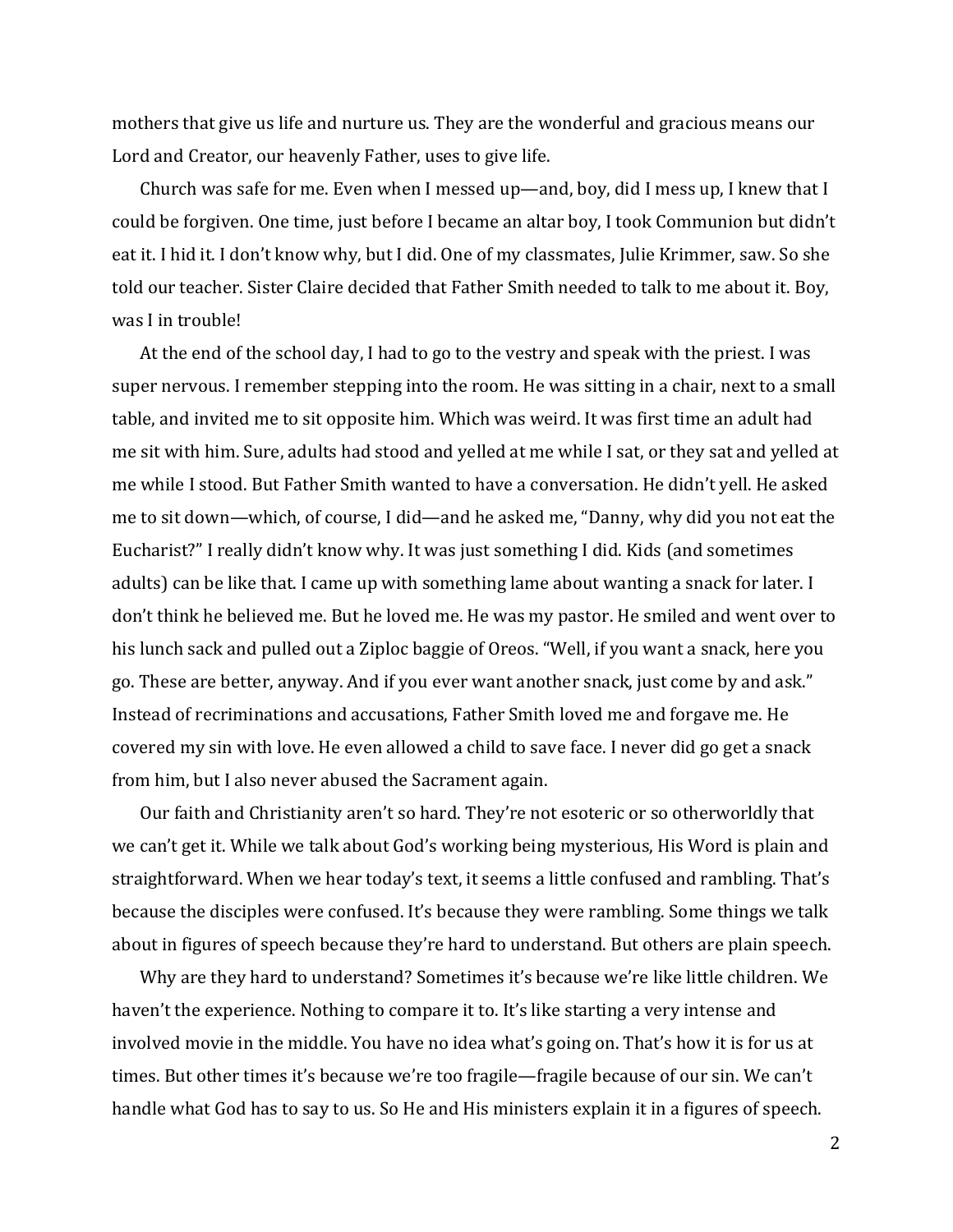The truth of something is always good, but that doesn't mean it's easy. It doesn't mean it's nice, or even kind. So God cushions His speech to us. He invites us to sit down. He asks us the question. He offers to reason with us. And even when we say something foolish, He responds in love.

## AND HE PROMISES THAT HIS LOVE IS ENOUGH. IT'S ENOUGH TO OVERCOME THE WORLD.

The fact that He takes the time to speak with us. The fact that He listens to us in holy conversation. The fact that He has taken on our own condition to relate to us. These are all signs of His love. Jesus did this with His disciples—His confused and rambling disciples. Jesus has done this with us. He hears our prayers and speaks His Word through our fellow Christians. In my stories, Jesus cared for me through four people. My mom, who made me get to church, because she knew how important it is. Julie Krimmer, my classmate, who told on me—not to tattle but because she thought so highly of the Sacrament. Sister Claire, my teacher, who sent me to the priest, because she knew he would handle it best. Father Smith, who tenderly dealt with me. Jesus used all of them to love me.

And that love drew me ever closer to the Church. That's why I went to church every day. And though I withdrew from the Church—for some really silly reasons, I'll admit—it was that same love that drew me back again.

When I became Lutheran—and I've been Lutheran now for 25 years—that compulsion to serve the Lord kicked back in. I wanted to be a priest again. Or, what we Lutherans call a pastor. I wanted to love God's people just as Father Smith had shown Christ's love to me. Not to judge. Not to accuse. God's holy Law does that. But to forgive and to pardon. To uplift and give life and purpose. What I came to better understand as the Gospel. Christ and Him crucified. Christ risen and ascended. All so that we may live and our joy be made full. Preaching that is what I felt the need to do. Who to be. The Gospel and Christ's peace is what I longed to share.

I delight in coming to church. To see you, whether there are many of you or few, and to speak God's love and peace in Christ is my greatest pleasure. It's not always easy. Sometimes it's downright hard. Sometimes I get to speak it plainly. Other times I have to rely more on figures of speech. But the peace of Christ, which overcomes the world, is the same peace. The love of Christ is the same love. It's a love we need and a peace we are given

3